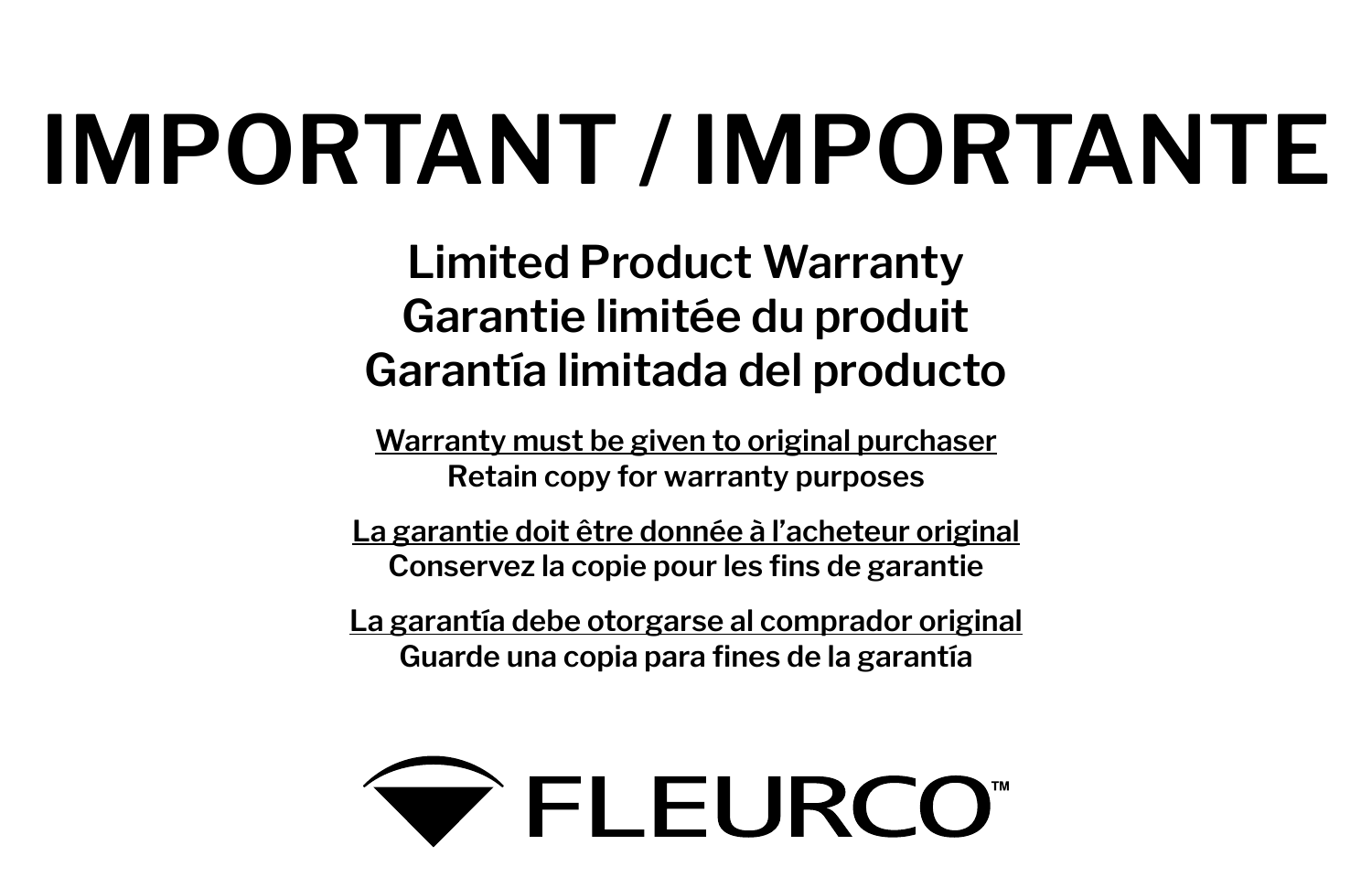# **LIMITED PRODUCT WARRANTY**

**This limited warranty is valid for the original end-used purchaser/consumer (herein, the "original purchaser") only and may not be transferred or assigned.**

**The original purchaser must carefully read and retain a copy of this warranty together with the original installation manual for the limited warranty purposes. If the original purchaser has not received a copy of the installation manual, it may be obtained online at www.fleurco.com or by contacting Fleurco Products Inc. at 1-800-993-0033.** 

Fleurco Products Inc. ("**Fleurco**") warrants all shower doors composed primarily of tempered glass<sup>1</sup>, PVC seals, aluminum, stainless steel and/or brass as well as all acrylic shower bases and tubs composed primarily of acrylic sheet and fiberglass, to be free from defects in material and workmanship under normal use and maintenance for a period of ten (10) years from the original date of purchase.

Fleurco warrants all mirrors composed primarily of glass, aluminum and electric components and polymarble textured bases to be free from defects in material and workmanship under normal use and maintenance for a period of years (5) years from the original date of purchase.

Fleurco warrants its S.R.T. (Shatter Retention Technology) film to be free from defects in material and workmanship under normal use and maintenance for a period of years (5) years from the original date of purchase.

The above-mentioned products are collectively referred to as, the "**Products**" and individually referred to as, a "**Product**" for the purposes hereof.

If used in commercial units, Fleurco warrants the Products to be free from defects in material and workmanship under normal use and maintenance for a period of one (1) year from the original date of installation.

To the maximum extent permitted under applicable law, no other representation or warranty, expressed or implied, legal or otherwise is given or made by Fleurco regarding the Products.

It is the original purchaser's obligation to verify that the Product is exempt from any defect prior to its installation.

For any claims under this limited warranty, the original purchaser is required to follow the warranty claim procedure provided for below.

### **Acts Invalidating Limited Warranty**

This limited warranty does not apply to:

- 1. Products purchased from unauthorized Fleurco distributors or resellers;
- 2. Products relocated after initial installation;

1 Although highly unlikely, please note that due to the nature of the product, glass has an inherent possibility of breakage.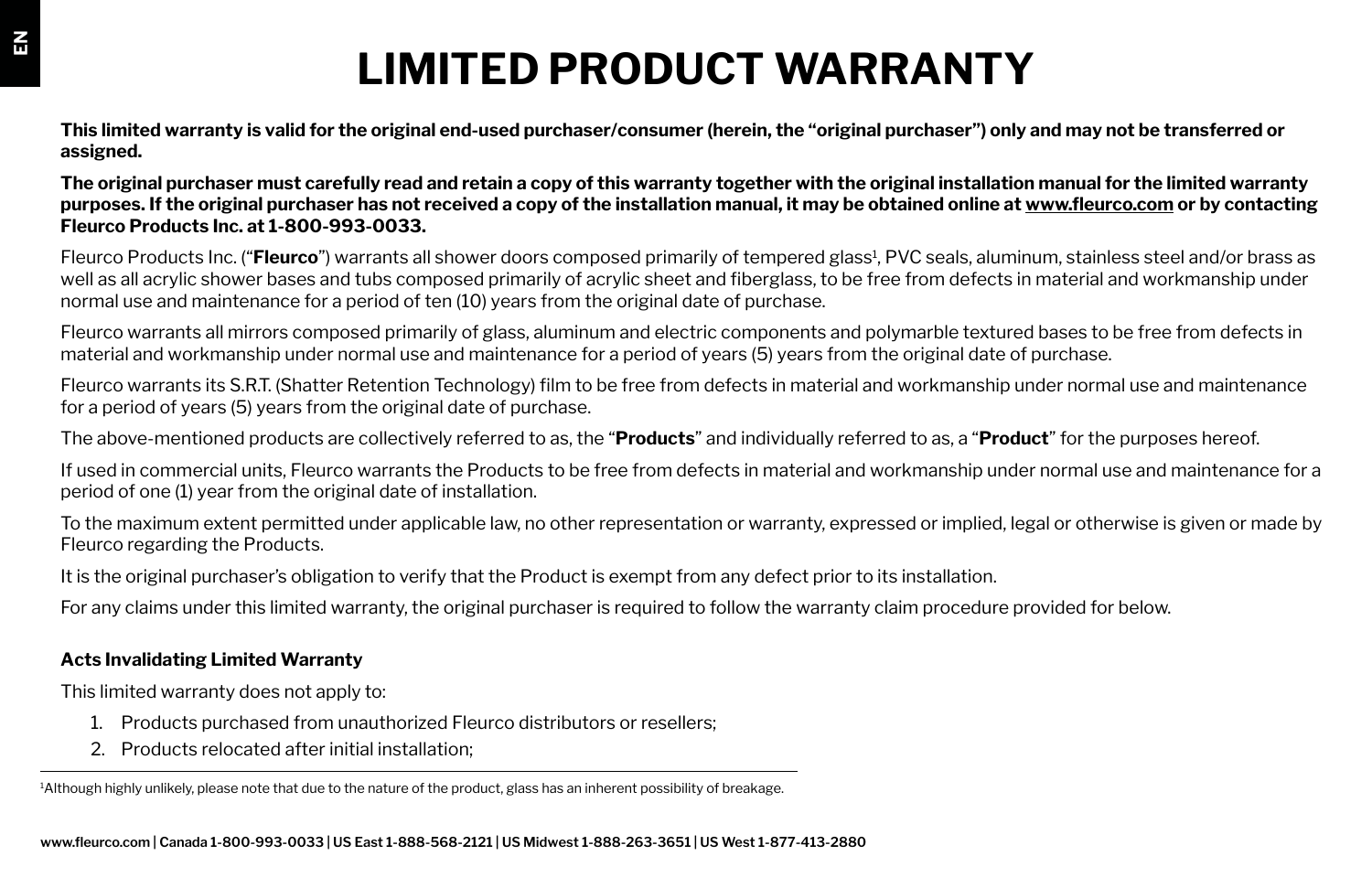- 3. Products which are modified and/or combined with products manufactured or supplied by others, including but not limited to shading devices (eg tinting, security films, or glazings);
- 4. Products which have defects or damage which result from improper installation, negligence or accidents, or any act of God including those that take place underground including natural settlement of the structure;
- 5. Products which are damaged or deteriorated due to incorrect operating procedures and/or misuse and/or improper maintenance;
- 6. Products which have been installed contrary to Fleurco's printed installation manual;
- 7. Products which have been subjected to alteration and/or modification;
- 8. Products which have been exposed to chemicals and/or abrasive products;
- 9. Stained Products resulting from hard water, ferrous water or salty water; and
- 10. Products used on structures for which it was not designed.

To avoid improper installation/maintenance and consequently prevent potential Product breakage or damage leading to personal injuries, property damage, death, or invalidation of the limited warranty set forth herein, Fleurco recommends that its products be installed by an experienced professional in bathroom products installation.

Products that fall outside of the limited warranty provided herein remain the sole responsibility of the original purchaser without any recourse against Fleurco.

#### **Limited Warranty Performance**

In the event of any defective Product covered under this limited warranty, Fleurco will only be obligated, at Fleurco's sole option, to repair the defective part or unit of the Product or to furnish a new or rebuilt part or unit of the Product of equivalent value in exchange for the part or unit of the Product that is defective. All labour costs related to any replacement Products shall be at the cost of the original purchaser. Fleurco's aggregate liability hereunder shall be limited to the lesser of the suggested manufacturer's retail price of the Product at the moment of Purchase by the original purchaser and the actual purchase price paid for the Product by the original purchaser. Furthermore, Fleurco will not be responsible for the cost of repairs or replacement of installation materials such as tiles, marble, vanities, etc. and the labour costs related thereto.

To acquire further assistance and/or obtain warranty service, follow the instructions for the Limited Warranty Claim Form that are available online at **www.fleurco.com/warranty**. All limited warranty service requests must be accompanied by the original purchase receipt. Fleurco must receive the written notice within fifteen (15) days of the time the Product defect is discovered. Upon the acceptance of a warranty claim by Fleurco, Fleurco will advise the original purchaser of the corrective action, if any, that will be undertaken by Fleurco. If requested by Fleurco, the original purchaser must return any defective Product that Fleurco has agreed to replace in its original packaging (at the cost of the original purchaser).

In order for this limited warranty to be valid, the Product and its components must be accessible for on-site inspection by a representative appointed by **Fleurco** 

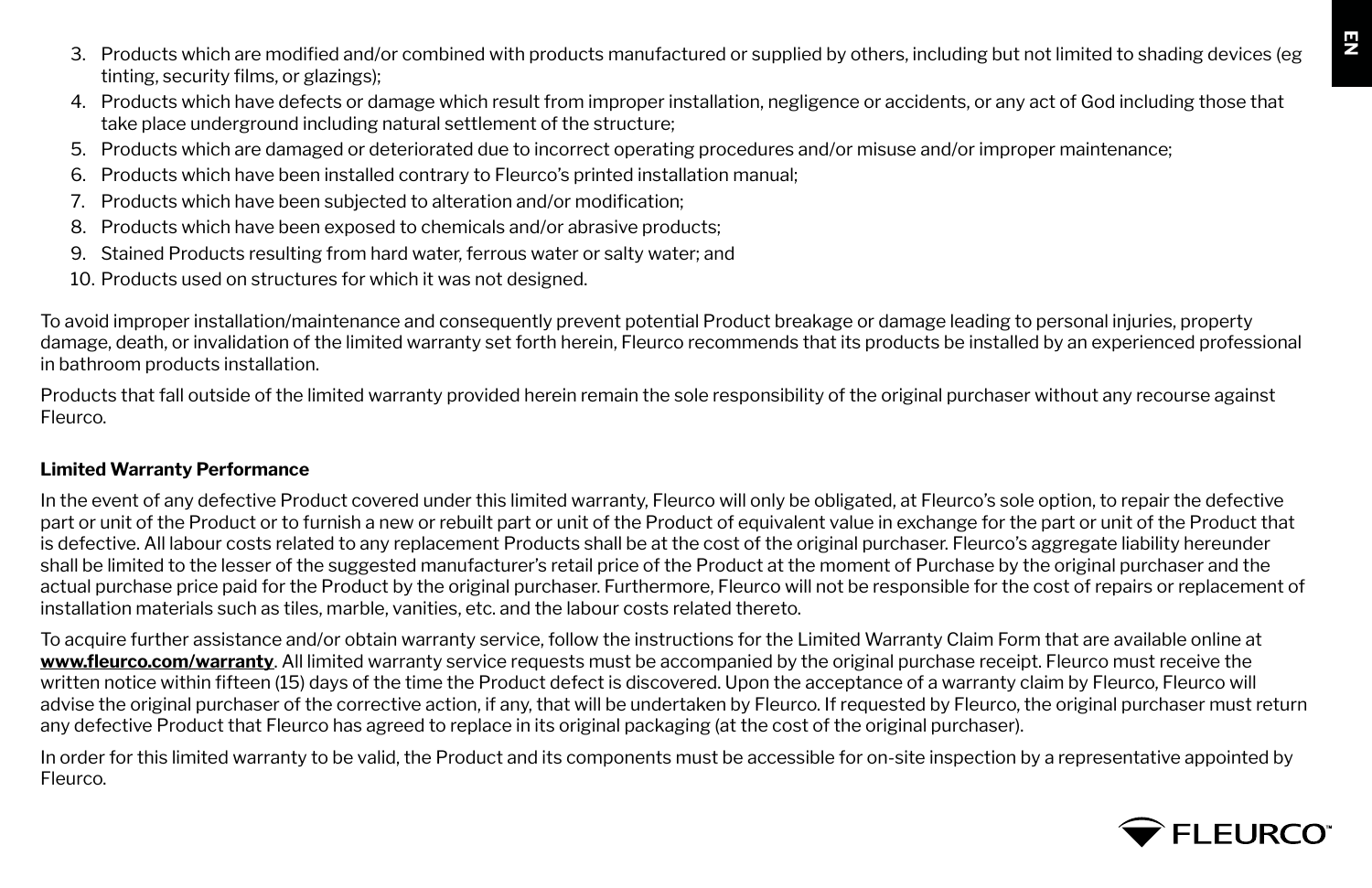## **Disclaimer**

To the maximum extent permitted under applicable law, Fleurco expressly disclaims and excludes any liability for consequential, special, or incidental damage nor for damage caused or resulting from fortuitous event, loss of time, loss of use, inconvenience, unnecessary expenses, labor, material or other costs with respect to the application of this limited warranty or with respect to the removal or replacement of a defective Product. Under no circumstances shall Fleurco or any of its representatives be held liable for corporeal/personal injuries to any person or damage to any property however arising. All warranties are limited to the applicable statute of limitations/prescription periods, but in no case will they extend beyond the time periods set forth herein. The remedies provided for herein shall be limited to repair or replacement of the Product provided by this limited warranty and is the exclusive remedy with respect to any loss or damage. **THERE ARE NO WARRANTIES, EXPRESS OR IMPLIED, WHICH EXTEND BEYOND THE DESCRIPTION SET FORTH HEREIN AND ANY IMPLIED WARRANTIES ARISING AT COMMON LAW OR BY STATUTE ARE EXPRESSLY DISCLAIMED BY FLEURCO.**

Fleurco reserves the right to amend this limited warranty without notice at any time. Such amendment will not impact the limited warranty terms and conditions effective at the time of the purchase of the Products concerned by the original purchaser.

In case any one or more of the terms and conditions contained in this limited warranty shall, for any reason, be held invalid, illegal or unenforceable in any respect, such invalidity, illegality or unenforceability shall not affect the other terms and conditions of the limited warranty, and this limited warranty, shall be construed as if such invalid, illegal or unenforceable provision had never been contained herein. If moreover, any one or more of the terms and conditions contained in this limited warranty shall for any reason be held to be excessively broad as to duration, geographical scope, activity or subject, it shall be construed by limiting and reducing it, as to be enforceable to the extent compatible with the applicable law as it shall then appear.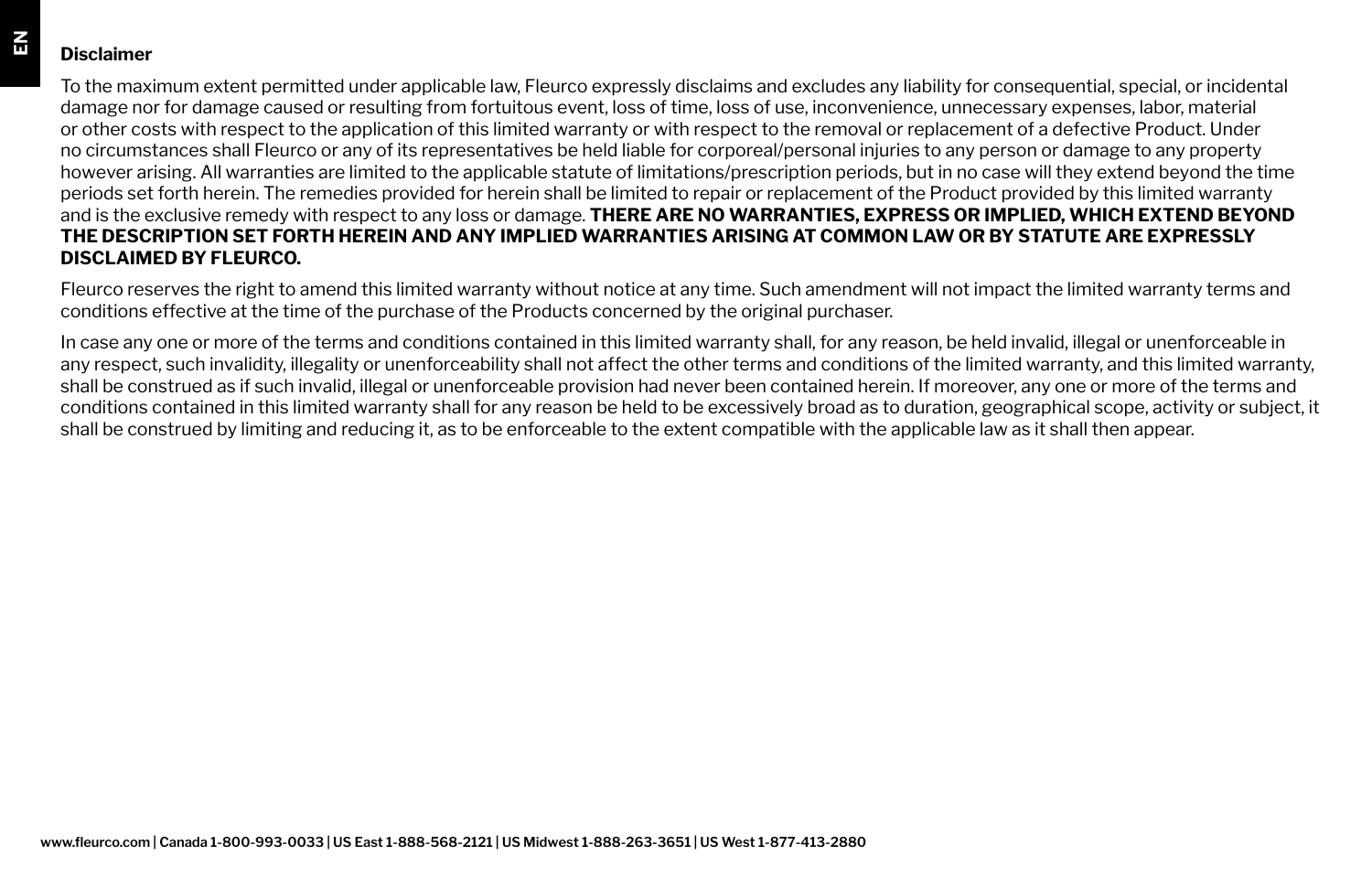# **GARANTIE LIMITÉE DU PRODUIT**

**La présente garantie limitée est uniquement valide pour l'acheteur ou le consommateur final original (ci-après, l'« acheteur original ») et ne peut être transférée ou cédée.**

**Pour l'application de la garantie limitée, l'acheteur original doit lire attentivement les présentes et en conserver une copie, de même que le manuel d'installation original. Si l'acheteur original n'a pas reçu de copie du manuel d'installation, il peut l'obtenir en ligne au www.fleurco.com ou en appelant Les Produits Fleurco Inc. au 1-800-993-0033.** 

Les Produits Fleurco Inc. (« **Fleurco** ») garantit que les portes de douche composées principalement de verre trempé1 , de joints en PVC, de pièces en aluminium, d'acier inoxydable et/ou de laiton ainsi que les bases de douche en acrylique et les baignoires composées principalement de feuille d'acrylique et de fibre de verre, seront exempts de défauts de matière et de fabrication pour une période de dix (10) ans à partir de la date d'achat originale, sous réserve d'une utilisation et d'un entretien normaux.

Fleurco garantit que les miroirs composés principalement de verre, d'aluminium et de composants électriques et les bases en polymarbre texturé seront exempts de défauts de matière et de fabrication pour une période de cinq (5) ans à partir de la date d'achat originale, sous réserve d'une utilisation et d'un entretien normaux.

Fleurco garantit que la pellicule du S.R.É. (Système de Rétention d'Éclatement) sera exempte de défauts de matière et de fabrication pour une période de cinq (5) ans à partir de la date d'achat originale, sous réserve d'une utilisation et d'un entretien normaux.

Pour l'application des présentes, les produits susmentionnés sont collectivement appelés les « **Produits** » et, individuellement, un « **Produit** ».

Si les produits sont utilisés à des fins commerciales, Fleurco garantit qu'ils seront exempts de défauts de matière et de fabrication pour une période d'un (1) an à partir de la date d'installation originale, sous réserve d'une utilisation et d'un entretien normaux.

Dans la pleine mesure permise par la loi applicable, Fleurco ne fait aucune autre déclaration et ne donne aucune autre garantie, expresse ou implicite, légale ou autre, relativement aux Produits.

Il incombe à l'acheteur original de s'assurer que les Produits sont exempts de tout défaut avant leur installation.

Pour toute réclamation au titre de la présente garantie limitée, l'acheteur original est tenu de suivre la procédure de réclamation décrite ci-dessous.

<sup>1</sup> Bien que peu probable, veuillez noter qu'en raison de la nature du produit, le verre a une possibilité inhérente de bris.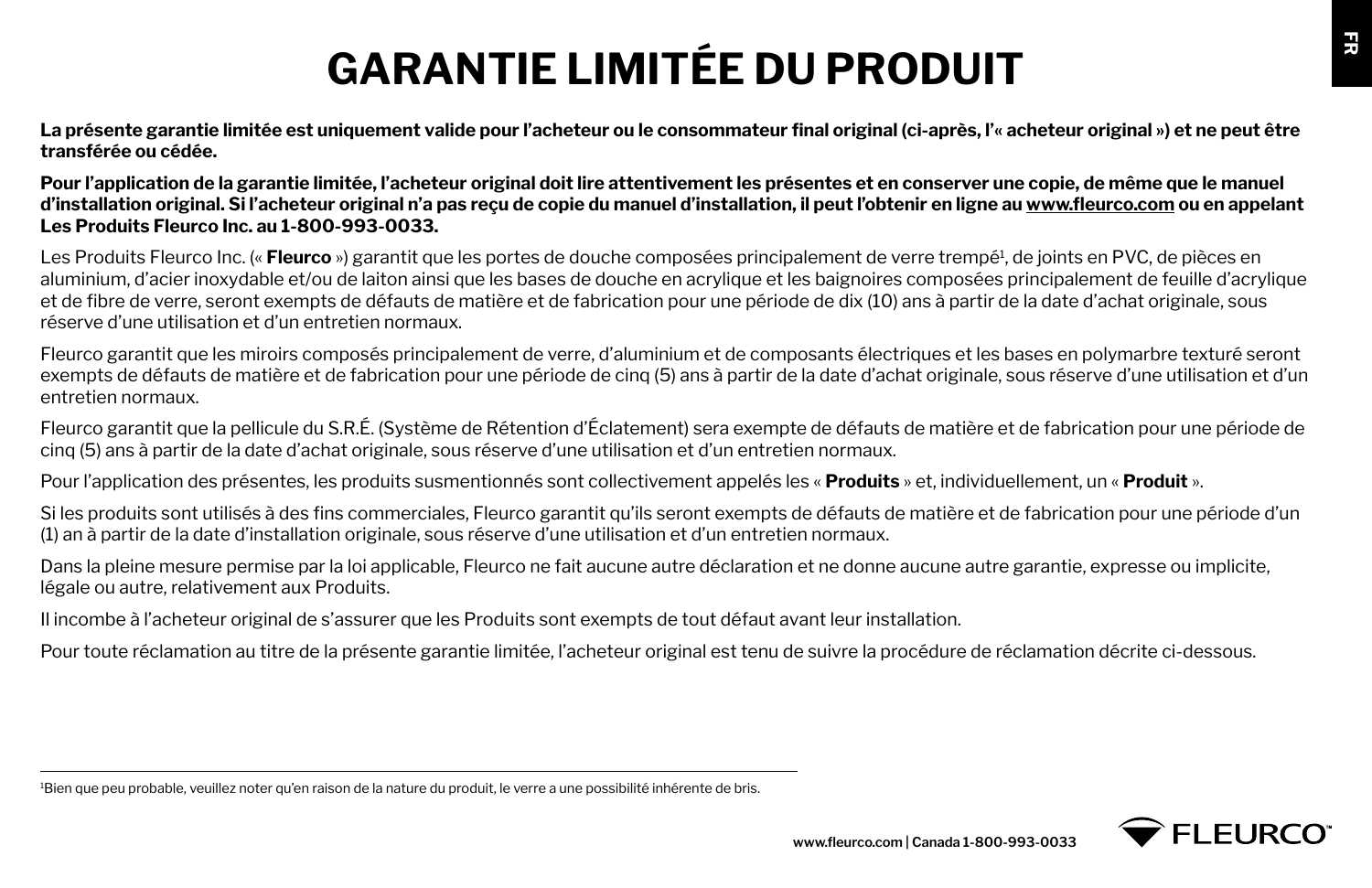#### **Actes ayant pour effet d'invalider la garantie limitée**

La présente garantie ne s'applique pas aux Produits :

- 1. achetés de distributeurs ou de revendeurs non autorisés par Fleurco;
- 2. déplacés après leur installation initiale;
- 3. modifiés et/ou combinés à d'autres Produits fabriqués ou fournis par autrui, notamment les dispositifs d'ombrage (comme les pellicules teintées, les pellicules de sécurité ou le givrage);
- 4. qui ont des défauts ou qui ont subi des dommages attribuables à une installation incorrecte, à de la négligence ou à un accident, ou à un cas de force majeur, y compris ceux qui surviennent sous terre, comme l'affaissement de la structure;
- 5. qui ont été endommagés ou qui se sont détériorés en raison de mauvaises procédures d'utilisation et/ou d'un usage abusif et/ou d'un mauvais entretien;
- 6. installés d'une manière non conforme au manuel d'installation imprimé de Fleurco;
- 7. qui ont fait l'objet de modifications;
- 8. exposés à des Produits chimiques et/ou abrasifs;
- 9. tachés par de l'eau dure, ferrugineuse ou salée; et
- 10. utilisés sur des structures pour lesquelles ils n'ont pas été conçus.

Pour éviter une installation ou un entretien incorrects et, par conséquent prévenir le bris ou l'endommagement d'un Produit pouvant entraîner des préjudices corporels, des dommages matériels, le décès ou l'invalidation de la garantie limitée énoncée aux présentes, Fleurco recommande que tous ses produits soient installés par un professionnel possédant de l'expérience en installation de produits de salle de bain.

Les Produits qui ne sont pas couverts par la présente garantie limitée demeurent la responsabilité exclusive de l'acheteur original, sans possibilité de recours contre Fleurco.

### **Exécution de la garantie limitée**

En ce qui concerne tout Produit défectueux couvert par la présente garantie limitée, Fleurco est uniquement tenue, à son gré, de réparer la pièce ou le composant défectueux du Produit ou de fournir une pièce ou un composant neuf ou reconstruit d'une valeur équivalente en échange de la pièce ou du composant défectueux du Produit. Tous les frais de main-d'œuvre liés aux Produits de remplacement incombent à l'acheteur original. La responsabilité totale de Fleurco aux termes des présentes se limite au prix de détail proposé par le fabricant pour le Produit au moment de l'achat par l'acheteur original ou, s'il est moins élevé, au prix réellement payé pour le Produit par l'acheteur original. Qui plus est, Fleurco n'est pas responsable du coût de la réparation ou du remplacement des matériaux d'installation comme la céramique et le marbre ou des meubles-lavabos, etc., ainsi que des frais de main-d'œuvre qui s'y rattachent.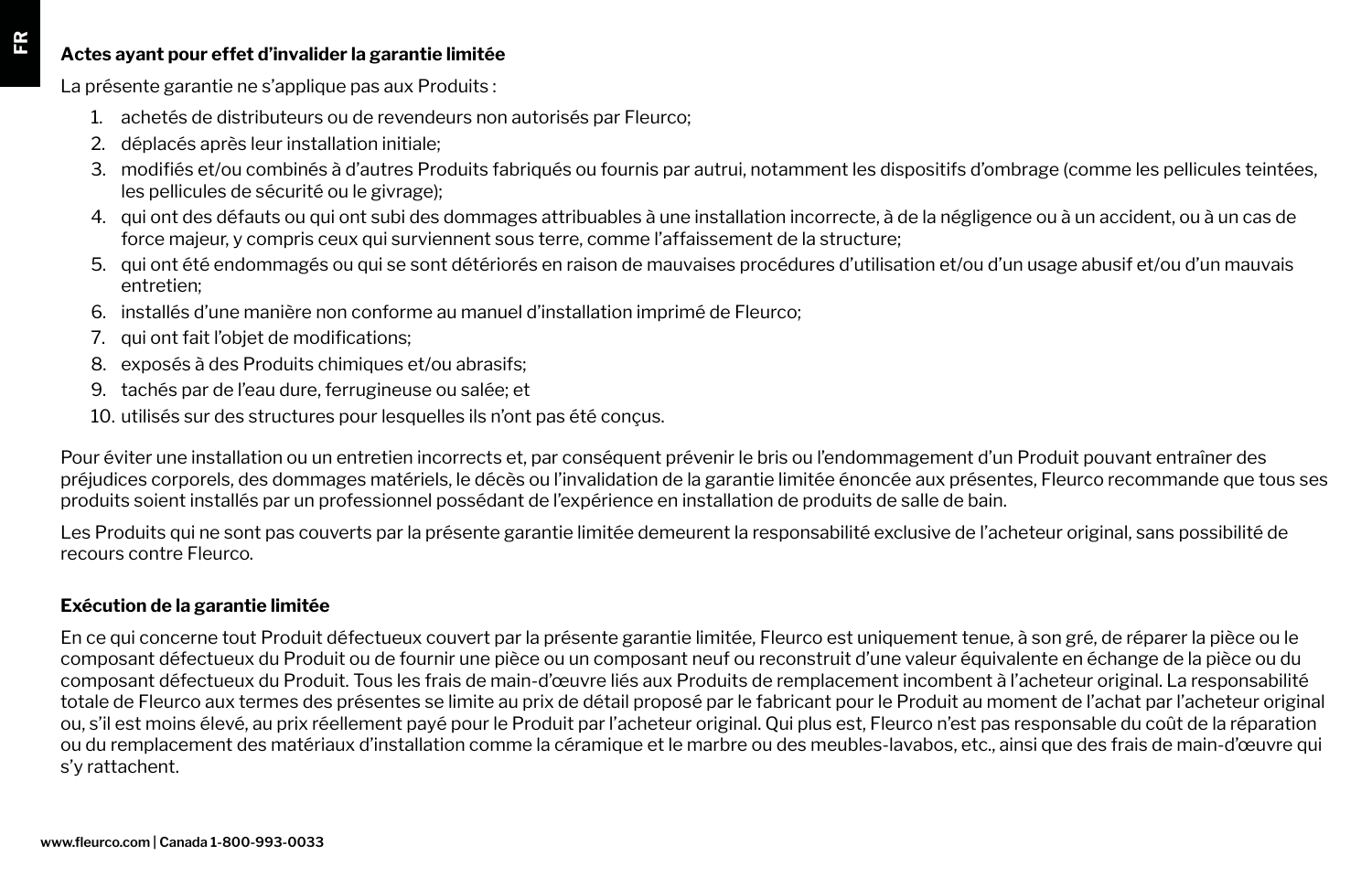Pour obtenir de l'aide ou soumettre une réclamation au titre de la garantie, suivez les instructions du Formulaire de réclamation pour garantie limitée accessible en ligne à **www.fleurco.com/garantie**. Toutes les réclamations au titre de la garantie limitée doivent être accompagnées du reçu d'achat original. Fleurco doit recevoir l'avis écrit dans les quinze (15) jours suivant la date à laquelle le défaut au Produit est constaté. Après avoir accepté un formulaire de réclamation au titre de la garantie, Fleurco informe l'acheteur original de la mesure corrective qu'elle prendra, le cas échéant. Si Fleurco en fait la demande, l'acheteur original doit retourner tout Produit défectueux que Fleurco accepte de remplacer dans son emballage original (aux frais de l'acheteur original).

Pour que la présente garantie limitée soit valide, le Produit et ses composants doivent être accessibles pour une inspection sur place par un représentant nommé par Fleurco.

#### **Limitation de la responsabilité**

Dans la pleine mesure permise par la loi applicable, Fleurco décline expressément toute responsabilité à l'égard des dommages indirects, spéciaux ou accessoires ainsi que des dommages découlant d'un cas fortuit, de la perte de temps, de la perte de jouissance, des inconvénients, des dépenses superflues, des frais de main-d'œuvre, du coût des matériaux ou des autres frais relativement à l'application de la présente garantie limitée ou à l'enlèvement ou au remplacement d'un Produit défectueux. Fleurco et ses représentants ne peuvent en aucun cas être tenus responsables des préjudices corporels infligés à toute personne ou des dommages causés à tout bien, quelle qu'en soit la cause. Toutes les garanties sont assujetties aux délais de prescription applicables selon la loi, mais ne se prolongeront en aucun cas au-delà des périodes indiquées aux présentes. Les recours prévus aux présentes se limitent à la réparation ou au remplacement du Produit prévus aux termes de la présente garantie limitée, lesquels constituent l'unique recours en cas de perte ou de dommage. **IL N'EXISTE AUCUNE GARANTIE, EXPRESSE OU IMPLICITE, AUTRE QUE CELLE ÉNONCÉE AUX PRÉSENTES, ET FLEURCO DÉCLINE EXPRESSÉMENT TOUTE GARANTIE IMPLICITE DÉCOULANT DE LA COMMON LAW OU D'UNE LOI.**

Fleurco se réserve le droit de modifier la présente garantie limitée à tout moment sans préavis. Cette modification n'aura pas d'incidence sur les modalités et conditions de la garantie limitée en vigueur au moment de l'achat des Produits en cause par l'acheteur original.

Si des modalités et conditions de la présente garantie limitée sont, pour quelque raison que ce soit, jugées invalides, illégales ou inapplicables, cette invalidité, illégalité ou inapplicabilité n'aura aucune incidence sur les autres modalités et conditions de la garantie limitée, laquelle sera interprétée comme si la disposition invalide, illégale ou inapplicable n'en avait jamais fait partie. Qui plus est, si des modalités et conditions de la présente garantie limitée sont, pour quelque raison que ce soit, jugées excessives sur le plan de la durée, de la portée géographique, de l'activité ou de l'objet, elles seront interprétées de manière à les limiter et à les réduire dans la mesure nécessaire pour qu'elles soient applicables et compatibles avec les lois applicables alors en vigueur.

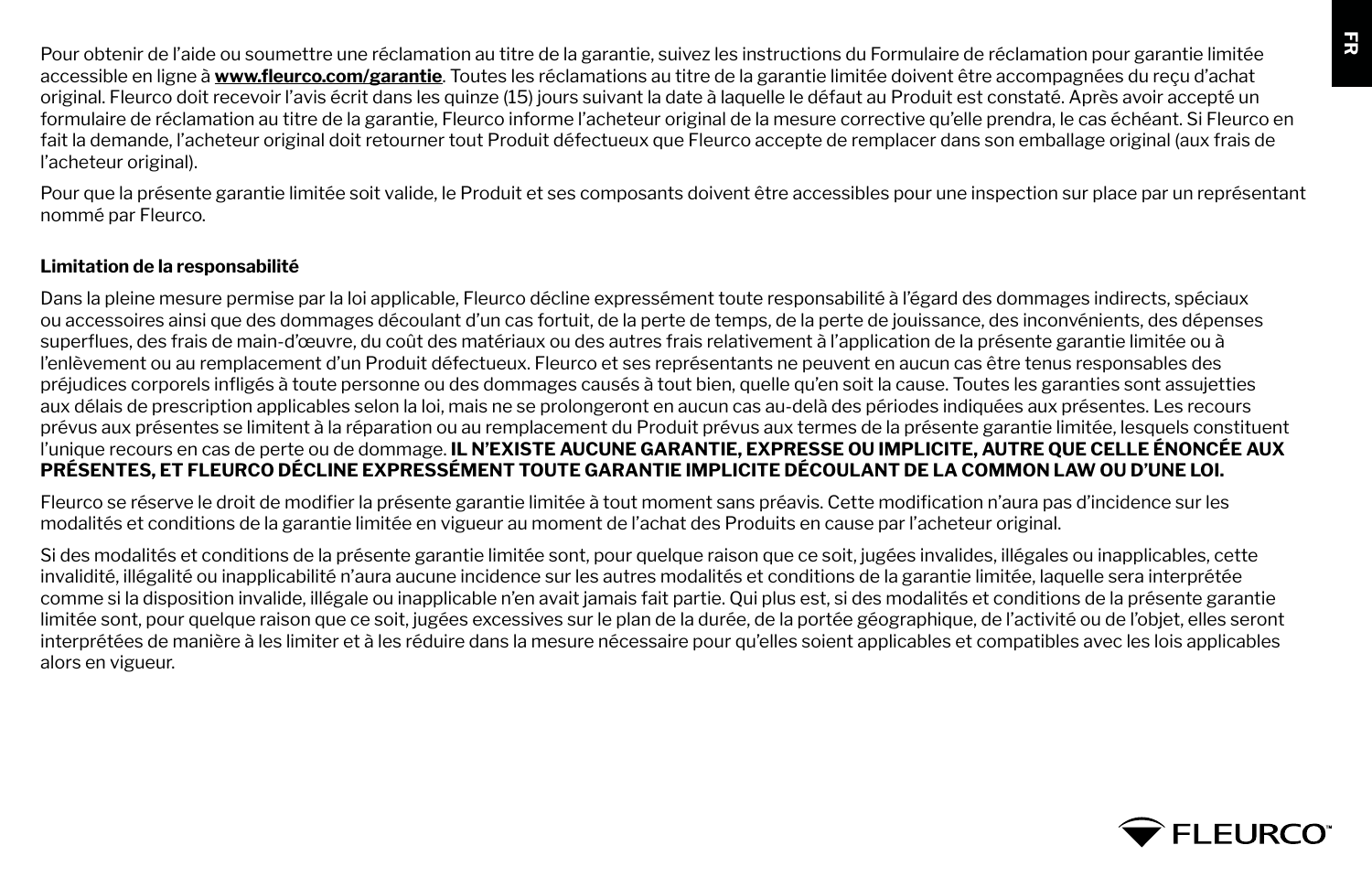# **GARANTÍA LIMITADA DEL PRODUCTO**

**Esta garantía limitada es válida solo para el comprador/consumidor usuario final original (en este documento, el "comprador original") y no puede transferirse ni cederse.**

**El comprador original debe leer detenidamente y conservar una copia de esta garantía junto con el manual de instalación original para los fines de la garantía limitada. Si el comprador original no ha recibido una copia del manual de instalación, puede obtenerlo en línea en www.fleurco.com o llamando a Fleurco Products Inc. al 1-800-993-0033.** 

Fleurco Products Inc. ("**Fleurco**") garantiza que todas las mamparas compuestas principalmente por vidrio templado<sup>1</sup>, juntas y burletes de PVC, aluminio, acero inoxidable o latón, y todas las bases y bañeras de acrílico compuestas principalmente por láminas acrílicas y fibra de vidrio, están libres de defectos en materiales y mano de obra en condiciones normales de uso y mantenimiento durante un período de diez (10) años desde la fecha original de compra.

Fleurco garantiza que todos los espejos compuestos principalmente de vidrio, aluminio y componentes eléctricos y bases de material sintético a base de resina y minerales, están libres de defectos en materiales y mano de obra en condiciones normales de uso y mantenimiento por un período de cinco (5) años a partir de la fecha original de compra.

Fleurco garantiza que su película S.R.T. (Tecnología de retención de roturas) está libre de defectos en materiales y mano de obra en condiciones normales de uso y mantenimiento por un período de cinco (5) años a partir de la fecha original de compra.

Los productos mencionados anteriormente se denominan colectivamente como los "**Productos**" y de forma individual como un "**Producto**" para los propósitos del presente.

Si se utiliza en unidades comerciales, Fleurco garantiza que los Productos están libres de defectos en materiales y mano de obra en condiciones normales de uso y mantenimiento por un período de un (1) año a partir de la fecha original de instalación.

En la mayor medida permitida por la ley aplicable, Fleurco no otorga ni realiza ninguna otra representación o garantía, expresa o implícita, legal o de otro tipo, con respecto a los Productos.

Es obligación del comprador original verificar que el Producto esté libre de cualquier defecto antes de su instalación.

Para cualquier reclamo en virtud de esta garantía limitada, el comprador original debe seguir el procedimiento de reclamo de garantía que se indica a continuación.

<sup>1</sup> Aunque es altamente improbable, tenga en cuenta que, debido a la naturaleza del producto, el vidrio tiene una posibilidad inherente de rotura.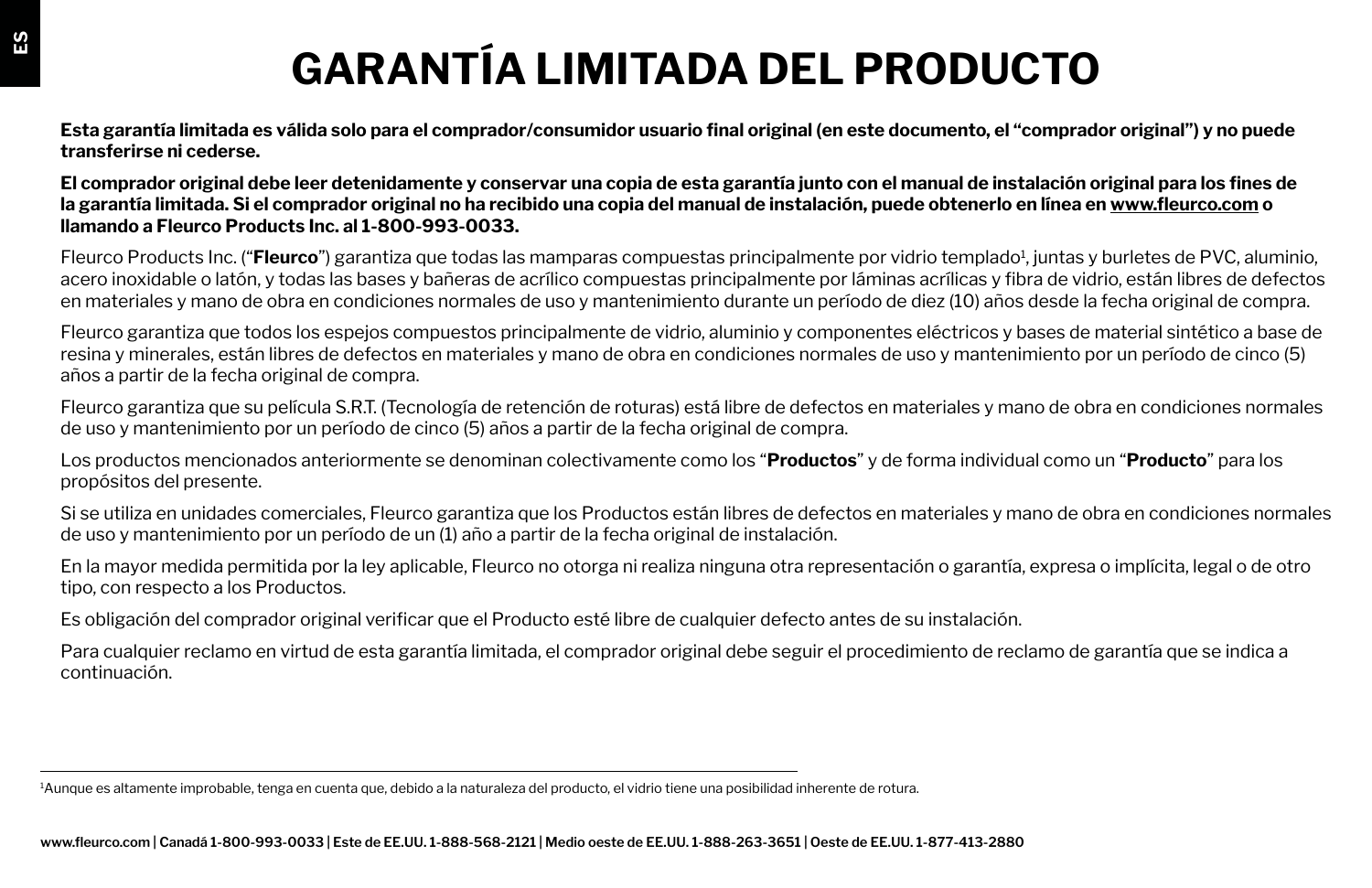#### **Actos que invalidan la garantía limitada**

Esta garantía limitada no se aplica a:

- 1. Productos comprados de distribuidores o revendedores no autorizados por Fleurco,
- 2. Productos reubicados después de la instalación inicial,
- 3. Productos modificados o combinados con productos fabricados o provistos por terceros, tales como película polarizada para control de luz (por ej., películas de seguridad o vidrio laminado),
- 4. Productos que tienen defectos o daños que resultan de una instalación incorrecta, negligencia, accidentes o casos fortuitos, incluidos los que tienen lugar bajo tierra, como el asentamiento natural de la estructura,
- 5. Productos dañados o deteriorados debido a procedimientos de operación incorrectos, uso indebido o mantenimiento inadecuado,
- 6. Productos instalados de forma contraria al manual de instalación impreso de Fleurco,
- 7. Productos que han sido sometidos a alteraciones o modificaciones,
- 8. Productos que han estado expuestos a sustancias químicas o abrasivos,
- 9. Productos manchados como consecuencia de agua dura, agua ferrosa o agua salada, y productos abrasivos,
- 10. Productos utilizados en estructuras para las que no fue diseñado.

Para evitar la instalación y el mantenimiento inadecuados y, en consecuencia, evitar posibles roturas del producto o daños que provoquen lesiones personales, daños a la propiedad, la muerte o la anulación de la garantía limitada establecida en este documento, Fleurco recomienda que sus productos sean colocados por un profesional con experiencia en la instalación de productos de baño.

Los productos que quedan fuera de la garantía limitada proporcionada en este documento siguen siendo responsabilidad exclusiva del comprador original, sin ningún recurso contra Fleurco.

### **Cumplimiento de la garantía limitada**

En el caso de cualquier Producto defectuoso cubierto por esta garantía limitada, Fleurco solo tendrá la obligación, a su exclusivo criterio, de reparar la parte o unidad defectuosa del Producto o proporcionar una parte o unidad nueva o reconstruida del Producto de valor equivalente a cambio de la parte o unidad del Producto que está defectuosa. Todos los costos de mano de obra relacionados con los Productos de reemplazo quedarán a cargo del comprador original. La responsabilidad total de Fleurco en virtud de la presente se limitará al precio minorista sugerido por el fabricante del Producto en el momento de la compra por el comprador original o el precio de compra real pagado por el Producto por el comprador original, el importe que sea menor. Asimismo, Fleurco no será responsable por el costo de las reparaciones o el reemplazo de los materiales de instalación tales como azulejos, mármol, lavabos, tocadores, etc. y los costos de mano de obra relacionados con ellos.

Para obtener más asistencia u obtener el servicio de garantía, siga las instrucciones del Formulario de reclamo de garantía limitada que puede encontrar

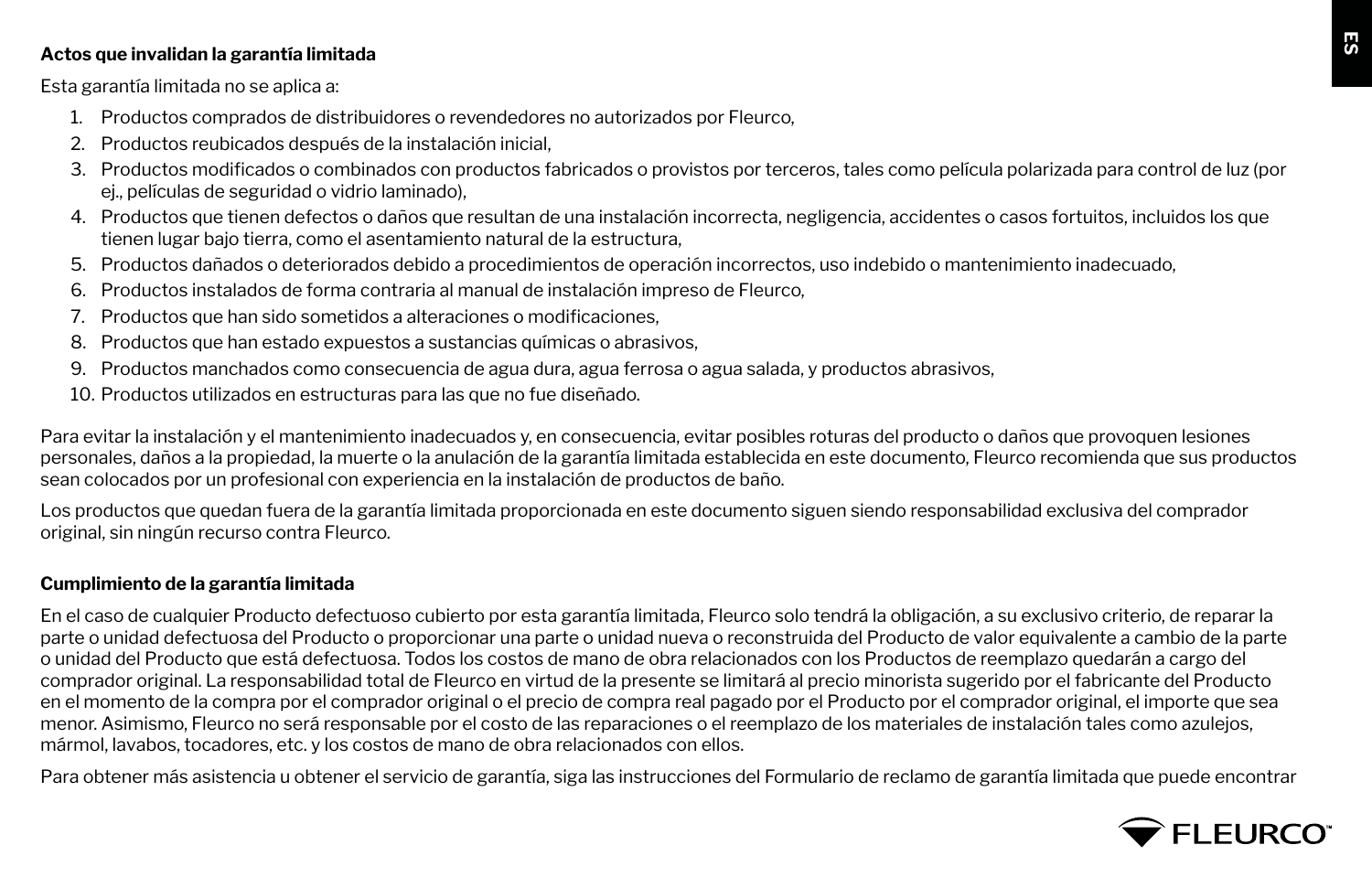en línea en **www.fleurco.com/warranty**. Todas las solicitudes del servicio de garantía limitada deben acompañarse con el recibo de compra original. Fleurco debe recibir la notificación por escrito dentro de los quince (15) días posteriores al descubrimiento del defecto del Producto. En el momento de aceptación de un reclamo de garantía por parte de Fleurco, Fleurco informará al comprador original sobre la acción correctiva, si la hubiere, que será realizada por Fleurco. Si así lo solicita Fleurco, el comprador original debe devolver el Producto defectuoso que Fleurco ha acordado reemplazar en su embalaje original (a cargo del comprador original).

Para que esta garantía limitada sea válida, el Producto y sus componentes deben estar accesibles para la inspección en el sitio por un representante designado por Fleurco.

#### **Exención de responsabilidades**

En la mayor medida permitida por la ley aplicable, Fleurco renuncia expresamente y excluye cualquier responsabilidad por daños resultantes, especiales o incidentales, y por los daños causados o resultantes de eventos fortuitos, pérdida de tiempo, pérdida del uso, inconvenientes, gastos innecesarios, mano de obra, material u otros costos con respecto a la aplicación de esta garantía limitada o con respecto a la remoción o reemplazo de un Producto defectuoso. En ninguna circunstancia, Fleurco o cualquiera de sus representantes serán responsables por lesiones corporales/personales a ninguna persona ni por daños a cualquier propiedad, independientemente en la forma en que ocurran. Todas las garantías están limitadas a los períodos de prescripción de aplicación, que en ningún caso se extenderán más allá de los períodos de tiempo establecidos en este documento. Los recursos establecidos en este documento se limitarán a la reparación o reemplazo del Producto provisto por esta garantía limitada y constituirán la compensación exclusiva ante cualquier pérdida o daño. **NO SE OTORGAN GARANTÍAS, EXPRESAS O IMPLÍCITAS, QUE SE EXTIENDAN MÁS ALLÁ DE LA DESCRIPCIÓN ESTABLECIDA EN EL PRESENTE Y CUALQUIER GARANTÍA IMPLÍCITA QUE SURJA POR JURISPRUDENCIA O POR LEGISLACIÓN ESTÁN EXPRESAMENTE RECHAZADAS POR FLEURCO.**

Fleurco se reserva el derecho de modificar esta garantía limitada sin previo aviso en cualquier momento. Tal modificación no afectará los términos y las condiciones de la garantía limitada vigentes en el momento de la compra de los Productos en cuestión por el comprador original.

En caso de que uno o más de los términos y las condiciones contenidos en esta garantía limitada, por cualquier motivo, se consideren inválidos, ilegales o no aplicables en cualquier aspecto, tal invalidez, ilegalidad o imposibilidad de aplicación no afectará los demás términos y las condiciones de la garantía limitada, y esta garantía limitada se interpretará como si dicha disposición inválida, ilegal o no aplicable nunca hubiera estado contenida en este documento. Asimismo, si uno o más de los términos y las condiciones contenidos en esta garantía limitada, por cualquier motivo, se consideran excesivamente amplios en cuanto a duración, alcance geográfico, actividad o tema, se interpretará mediante la limitación y la reducción para que se administren en la medida en que sea compatible con la ley aplicable tal como se encuentra redactada.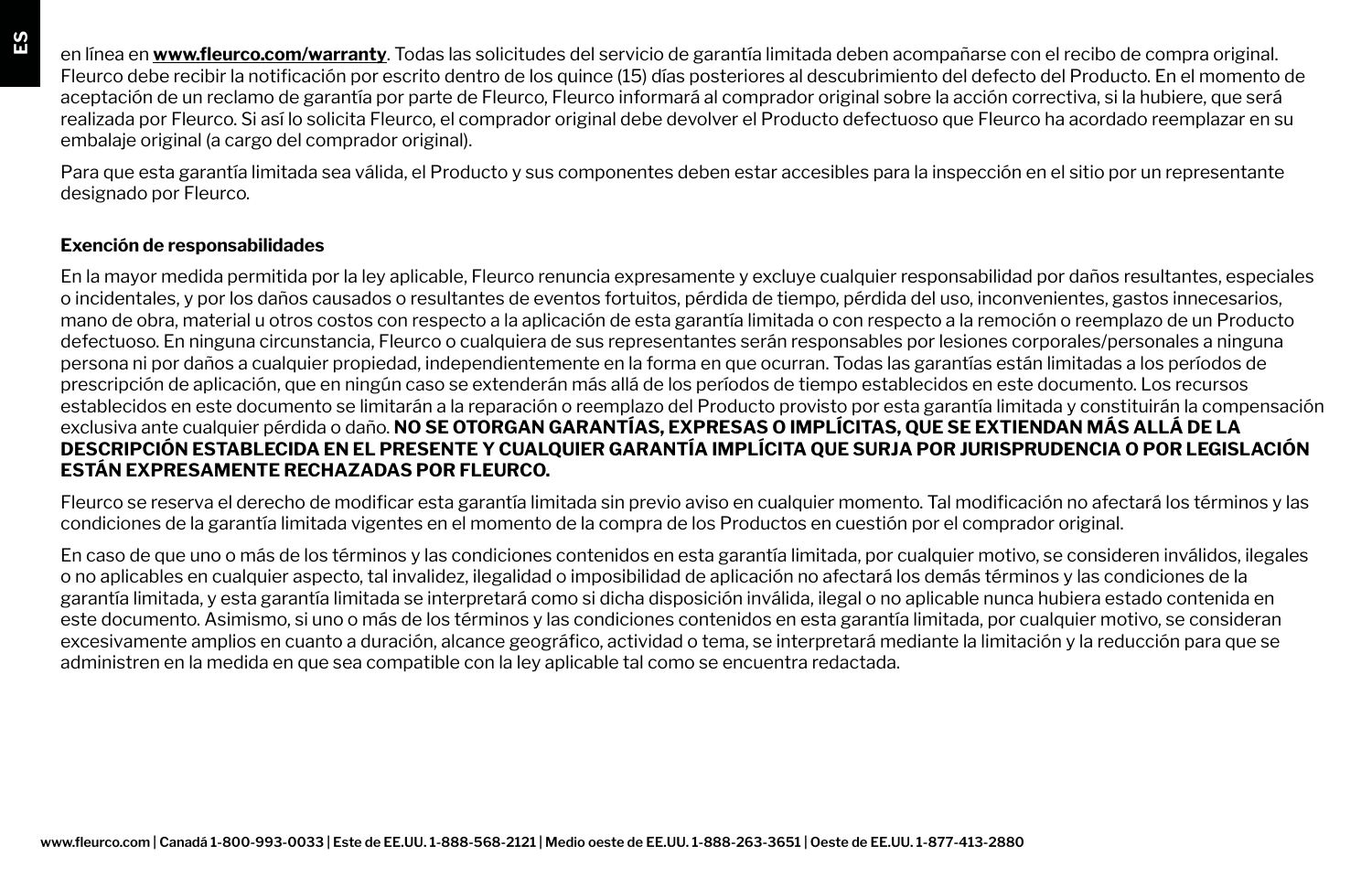**Thank you for choosing Merci d'avoir choisi Gracias por haber elegido**



**www.fleurco.com**